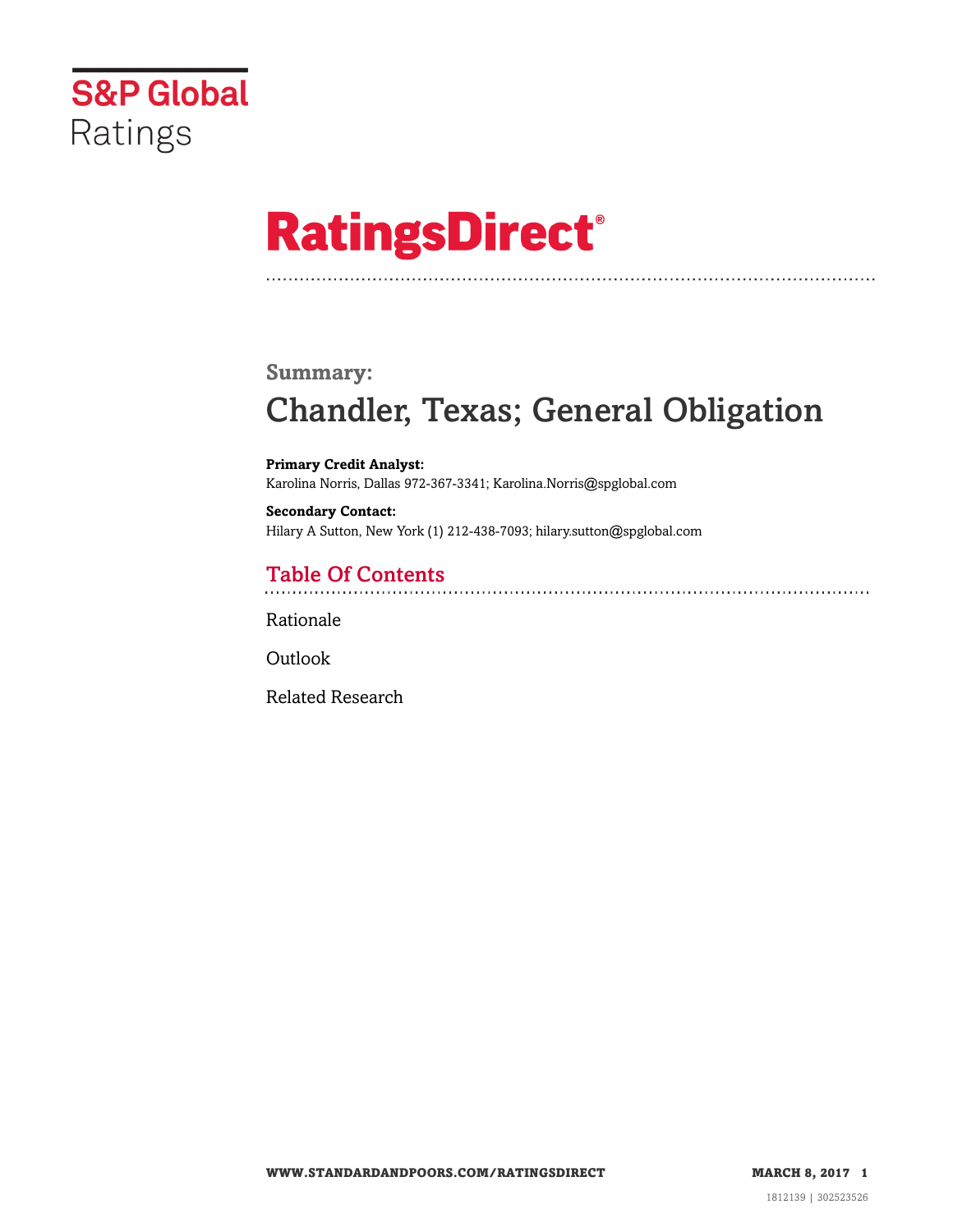# **Summary:** Chandler, Texas; General Obligation

#### Credit Profile

US\$1.5 mil Combination Tax and Surplus Rev Certs of oblig ser 2017 dtd 03/15/2017 due 10/15/2036 *Long Term Rating* A+/Stable New

# <span id="page-1-0"></span>Rationale

S&P Global Ratings assigned its 'A+' long-term rating to Chandler, Texas' \$1.5 million combination tax and surplus revenue certificates of obligation, series 2017. The outlook is stable.

The certificates are payable from revenue from a direct and continuing ad valorem tax levied, within the limits prescribed by law, on all taxable property within the city and limited surplus revenue of the city's combined utility system. State statutes limit the maximum ad valorem tax rate for general law cities to \$1.50 per \$100 of taxable assessed valuation for all city purposes. Administratively, the Texas attorney general will permit the allocation of \$1.00 of the \$1.50 maximum tax rate for ad valorem tax debt service. In fiscal 2017, the city is levying 57.74 cents, all of which is dedicated to general operations. Despite the limitations imposed by the state levy limit law, we did not make a rating distinction for the limited-tax GO pledge given the city's flexibility under the levy limit. Proceeds from the bonds will fund street, road, and waterworks and sewer system improvements.

The rating reflects our opinion of the city's:

- Weak economy, with market value per capita of \$62,047 and projected per capita effective buying income (EBI) at 87.8% of the national level;
- Adequate management, with standard financial policies and practices under our Financial Management Assessment (FMA) methodology;
- Adequate budgetary performance, with balanced operating results in the general fund but a slight operating deficit at the total governmental fund level in fiscal 2016;
- Strong budgetary flexibility, with an available fund balance in fiscal 2016 of 10.5% of operating expenditures but a nominally low at \$288,000;
- Very strong liquidity, with total government available cash at 38.8% of total governmental fund expenditures and 12.6x governmental debt service, and access to external liquidity we consider strong;
- Adequate debt and contingent liability position, with debt service carrying charges at 3.1% of expenditures and net direct debt that is 159.2% of total governmental fund revenue, as well as rapid amortization, with 77.3% of debt scheduled to be retired in 10 years; and
- Strong institutional framework score.

#### Weak economy

We consider Chandler's economy weak. The city, with an estimated population of 2,764, is located in Henderson County. The city has a projected per capita EBI of 87.8% of the national level and per capita market value of \$62,047. Overall, the city's market value grew by 6.6% to \$171.5 million in 2017. The county unemployment rate was 4.9% in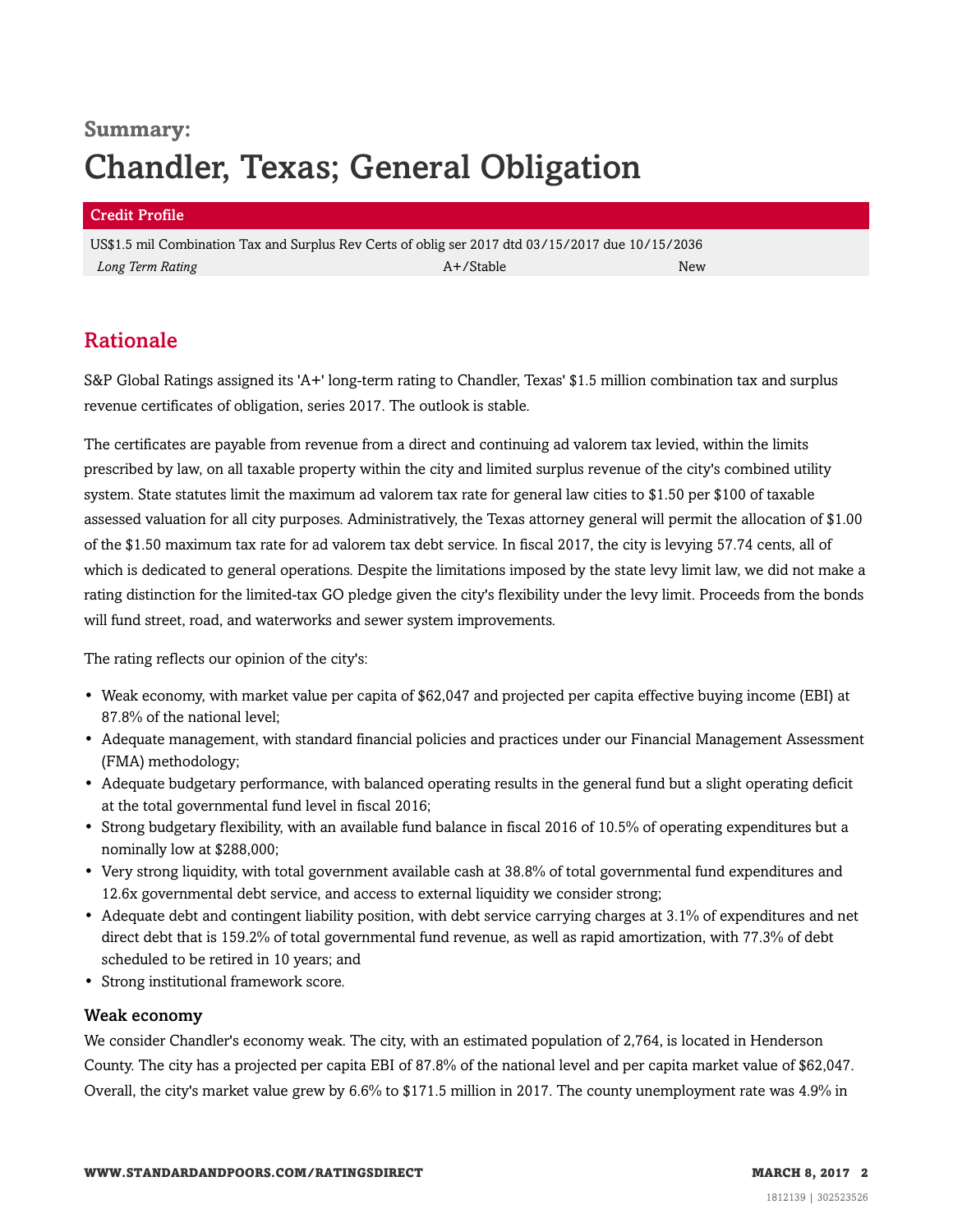#### 2015.

The city, located on State Highway 31, is primarily residential and lies approximately 10 miles west of the City of Tyler, which serves as the regional economic center for northeast Texas. Chandler's residents have access to Tyler's diverse economy, anchored by education, health care, and the retail and service industries. In addition, the city benefits from its proximity to Lake Palestine, a popular tourist and fishing destination. Chandler's population and tax base have continued to grow in recent years, in tandem with Tyler's expansion. Officials report new single- and multifamily housing as well as ongoing commercial activity. Given ongoing economic development as well as ample available vacant land within the city's corporate limits, we expect that the city's tax base will see sustained growth, but we anticipate no material changes to the city's key economic credit fundamentals over the next two years.

#### Adequate management

We view the city's management as adequate, with standard financial policies and practices under our FMA methodology, indicating our view that the finance department maintains adequate policies in some but not all key areas.

When crafting budget assumptions, officials rely on as much as two years of historical data, tracking the tax base as well as revenue and expenditure trends. However, we note that assumptions may not have been well defined in the past, resulting in negative budget-to-actual variances. The budget can be amended as needed, and the council receives monthly budget-to-actual reports. The city has a formal investment policy, and staff and council members monitor policy investment results and compliance monthly. Chandler has recently adopted a multiyear capital improvement plan that identifies all project costs. The city does not have a long-term financial plan or a debt management policy. An informal reserve policy requires the maintenance of 60 to 90 days of expenditures in general fund reserves. The city is currently not meeting this target.

#### Adequate budgetary performance

Chandler's budgetary performance is adequate, in our opinion. The city had balanced operating results in the general fund of negative 0.3% of expenditures, but a slight deficit result across all governmental funds of 1.1% in fiscal 2016.

Property taxes are the largest revenue source within the general fund in fiscal 2016 (31% of total revenues), followed by sales taxes (19%) and trash and tax collection (14%).

The city has ended two of the past three fiscal years with small operating deficits in the general fund. Contributing factors were overbudgeting for revenue, underbudgeting for expenditures, and ongoing capital projects. In fiscal years 2015 and 2016, sales tax revenue came in below budget as a result of the downturn in the oil and gas industry, which had a significant effect on the nearby City of Tyler. Chandler officials expect that sales tax revenue trends will improve as oil and gas prices stabilize. Given this expectation as well as the continued tax base growth, the city budgeted for balanced operations in fiscal 2017 and expects to adopt a balanced budget for fiscal 2018. We expect the city will maintain at least adequate budgetary performance over the next two years. However, our view of the city's performance could worsen if the city is unable to alleviate operating drawdowns.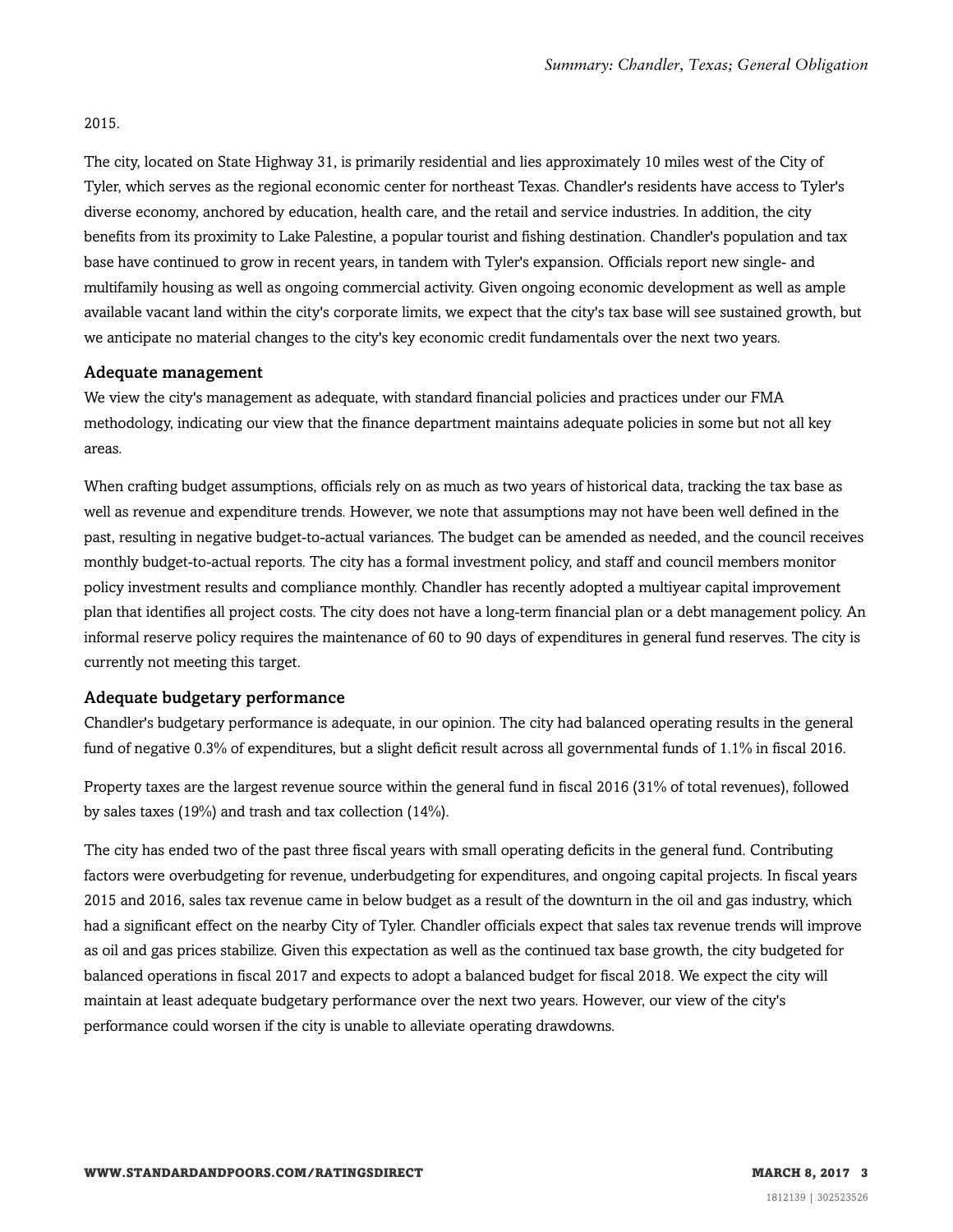#### Strong budgetary flexibility

Chandler's budgetary flexibility is strong, in our view, with an available fund balance in fiscal 2016 of 10.5% of operating expenditures. The city's reserves are low on a nominal basis at \$288,000, which we view as vulnerable and a negative credit factor.

Given our expectation for adequate budgetary performance in fiscal years 2017 and 2018, we expect the city's flexibility to remain at least strong in the next two years. However, if reserves continue to decline, our view of the city's flexibility could deteriorate.

#### Very strong liquidity

In our opinion, Chandler's liquidity is very strong, with total government available cash at 38.8% of total governmental fund expenditures and 12.6x governmental debt service in 2016. In our view, the city has strong access to external liquidity if necessary, as demonstrated through its access to the market and issuance of general obligation bonds over the past 20 years. The city has historically had what we consider very strong cash balances and, given our expectations for fiscal years 2016 and 2017, we do not believe its cash position will worsen. All of the city's investments comply with Texas statutes and the city's investment policy. At fiscal year-end 2016, the city's investments consisted of bank deposits. A portion of the city's debt has been privately placed. Legal terms are standard and contain no unusual provisions, such as acceleration, that could pressure the city's liquidity.

#### Adequate debt and contingent liability profile

In our view, Chandler's debt and contingent liability profile is adequate. Total governmental fund debt service is 3.1% of total governmental fund expenditures, and net direct debt is 159.2% of total governmental fund revenue. Approximately 77.3% of the direct debt is scheduled to be repaid within 10 years, which is, in our view, a positive credit factor.

The city has no authorized but unissued bonds outstanding. The city is considering issuing as much as \$2 million in certificates of obligation for road projects. However, the timing of the possible issuance is unknown.

Chandler's combined required pension and actual other postemployment benefits contributions totaled 1.7% of total governmental fund expenditures in 2016. The city made its full annual required pension contribution in 2016.

The city contributes to a nontraditional, joint contributory, hybrid defined benefit pension plan administered by the Texas Municipal Retirement System (TMRS). Under state law governing the TMRS, an actuary determines the contribution rate annually. Using updated reporting standards in accordance with Governmental Accounting Standard Board Statement Nos. 67 and 68, the city recorded a net pension liability of \$293,741 as of Dec. 31, 2015, the most recent actuarial valuation date. The plan reported a funded ratio of 63.9%.

The city also participates in the cost-sharing, multi-employer defined benefit group-term life insurance plan operated by TMRS known as the Supplemental Death Benefits Fund (SDBF). The city contributes to the plan at a contractually required rate as determined by an annual actuarial valuation. The rate is equal to the cost of providing one-year term life insurance. The city may terminate coverage under and discontinue participation in the SDBF by adopting an ordinance before Nov. 1 of each calendar year.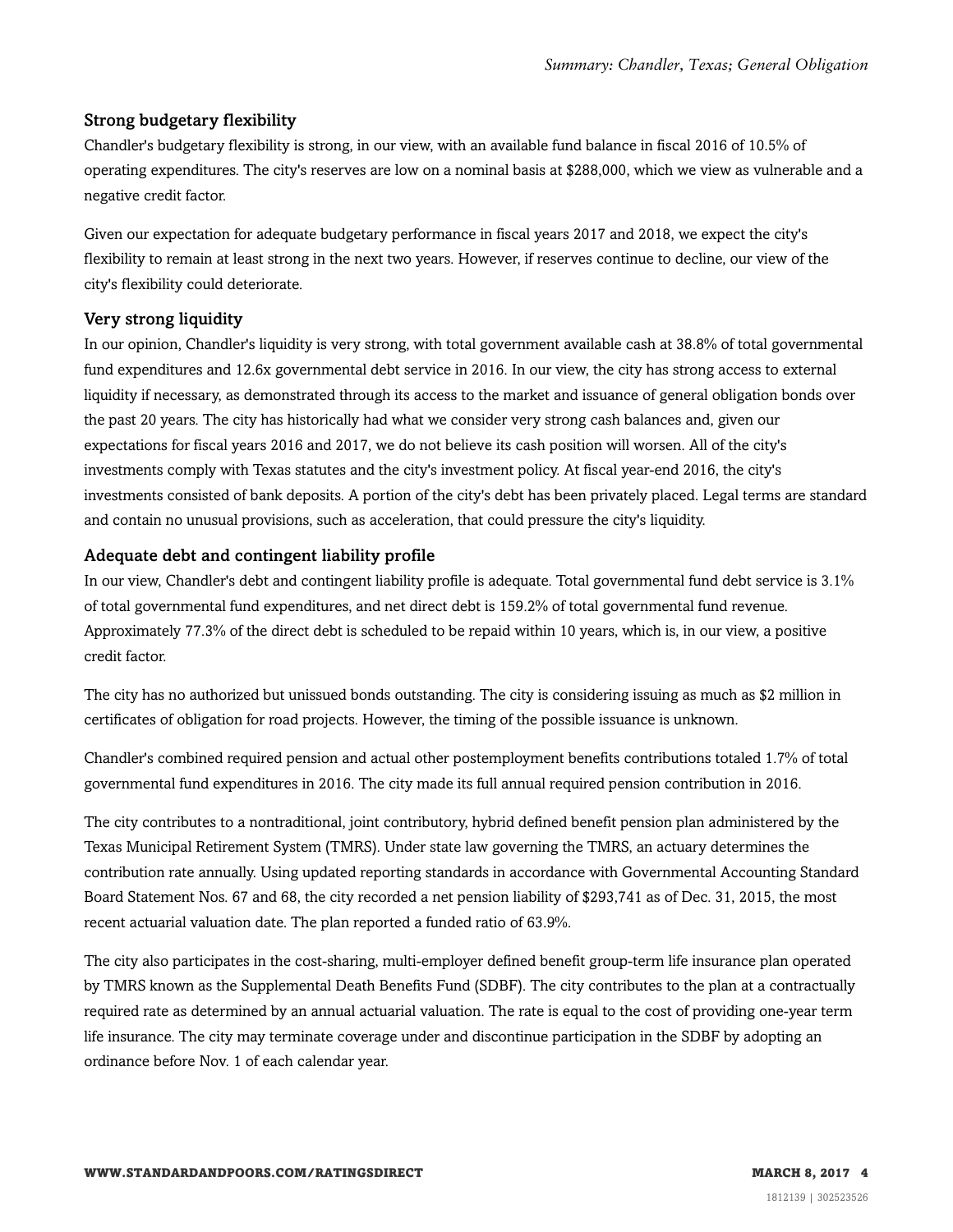#### Strong institutional framework

<span id="page-4-0"></span>The institutional framework score for Texas municipalities is strong.

# **Outlook**

We do not expect to change the rating during the two-year outlook period. The stable outlook reflects our opinion that Chandler will likely maintain its strong budgetary flexibility and very strong liquidity.

#### Upside scenario

We could raise the rating if the city's budgetary performance improves, accompanied by an improvement in flexibility from nominally low levels.

#### Downside scenario

We could lower the rating with a trend of structurally imbalanced operations that result in flexibility declining from strong levels. We could also lower the rating if the city's economic indicators and debt profile deteriorate.

### <span id="page-4-1"></span>Related Research

2016 Update Of Institutional Framework For U.S. Local Governments

Certain terms used in this report, particularly certain adjectives used to express our view on rating relevant factors, have specific meanings ascribed to them in our criteria, and should therefore be read in conjunction with such criteria. Please see Ratings Criteria at www.standardandpoors.com for further information. Complete ratings information is available to subscribers of RatingsDirect at www.globalcreditportal.com. All ratings affected by this rating action can be found on the S&P Global Ratings' public website at www.standardandpoors.com. Use the Ratings search box located in the left column.